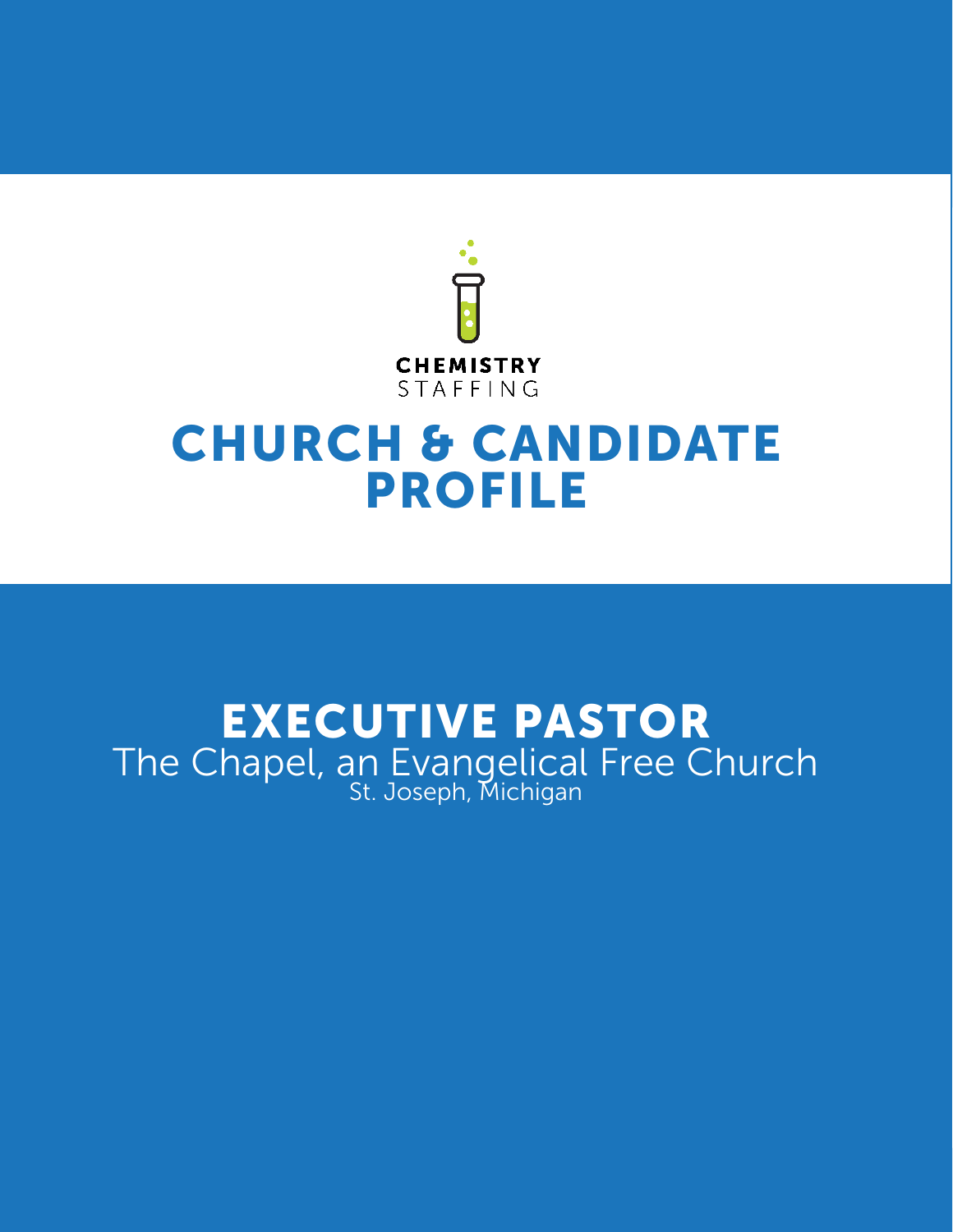

#### Population of City

St. Joseph: 8,355; Lincoln Township: 14,691; Benton Harbor: 9,826

#### Population of County

153,401

#### Community Overview

Located in southwest Michigan, St. Joseph is situated on the shores of Lake Michigan. St. Joseph is nestled on the southern tip of what has been termed "The Riviera of the Midwest." This growing resort community is part of a small town chain that runs the arc of the lake. The lakeshore has amazing sand dune formations and is lined further inland with a countryside that produces some of the nation's finest orchards and vineyards. It is the largest non-citrus fruit growing region in the nation.

As far as industry, Whirlpool Corporation has its international headquarters here and there are two nuclear plants close by. The medical community / hospital is very good. The school systems of both St. Joseph and Stevensville are highly ranked in the state.

#### Why People Like Living Here

People love living here because of the beautiful lakefront. While the water level of Lake Michigan is high, still the beaches are beautiful. The dunes are magnificent. St. Joseph is a lovely, quaint town. People love to get out on the "big lake," Lake Michigan and enjoy what it has to offer. St. Joseph is a great town in which to raise a family.

#### Church History

The Chapel started as a small group of believers in 1978, purchasing property in 1984. We have been through five building projects to where we are today, with a 24,000 square foot complex. In 1995 our second Senior Pastor was hired. We grew from 275 to over 750 on Sunday mornings. We are part of the Evangelical Free Church of America.

#### Vision, Mission, Values

We are about growing committed followers of Jesus Christ who live to glorify God, exhibiting fruit in their lives. Our theme verse as a church is John 15:8. We seek to carry this out by building relationships with God and with one another, bearing our responsibilities for evangelism, missions, and discipleship, by being rooted in Christ and His Word.

#### Average Weekend Attendance

750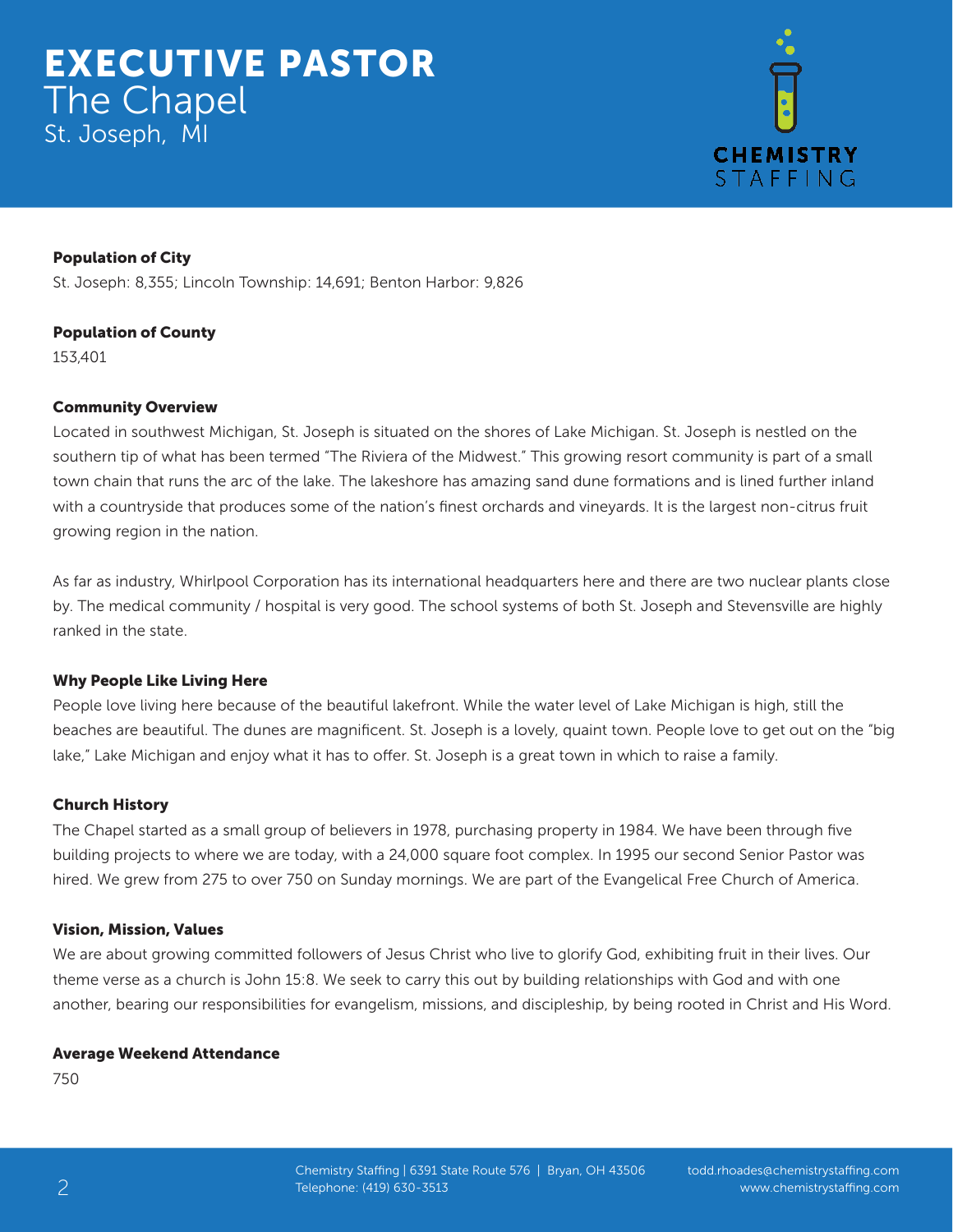

#### Overview of Weekly Worship Gathering

We have two identical, one hour and 20-minute services on Sunday mornings. We preach through books of the Bible. The dress is casual. What people have told us they like the most about our worship is that we bring God's Word to them with strong application.

The music is contemporary/blended. Overall we are contemporary in style but we work to engage people across the spectrum. There is usually a set that includes both modern worship from bands like Hillsong, Crowder, etc., as well as a hymn and often in a contemporary style. Our worship team includes acoustic guitar, electric guitar, bass guitar, drums, 1-2 keyboard players, and 4 vocalists with one vocalist being the lead.

#### Tell Us About Your Facility

Our facility is very functional and well built. The original, multipurpose room was built in 1985 and we have since added a wing with a well equipped Student Ministry room/area. Our Worship Center, with chairs, was built in 2006, with seating for 750. We added a new wing in 2015 with three new adult rooms, eight well-equipped children's rooms, a large gathering area, and a great play structure.

#### Overall Budget (this fiscal year)

\$2,000,000 (Missions is \$260,000)

#### Overall Long-Term Debt of the Church

Below \$500,000 and to be out of debt by October of 2022

#### Denominational Affiliation and/or other Partnerships

We are part of the Evangelical Free Church of America. We partner with many mission organizations and use the AWANA ministry for children on Wednesday nights.

#### Governance & Polity

We have a congregational form of government with the leadership of our Board of Elders. Our staff makes decisions within their parameters, i.e., budget, staffing, etc. We want our staff to lead, accountable to the senior pastor and the Elder Board.

#### Current Paid Staffing Level

Full Time

- Senior Pastor
- Associate Pastor of Evangelism and Discipleship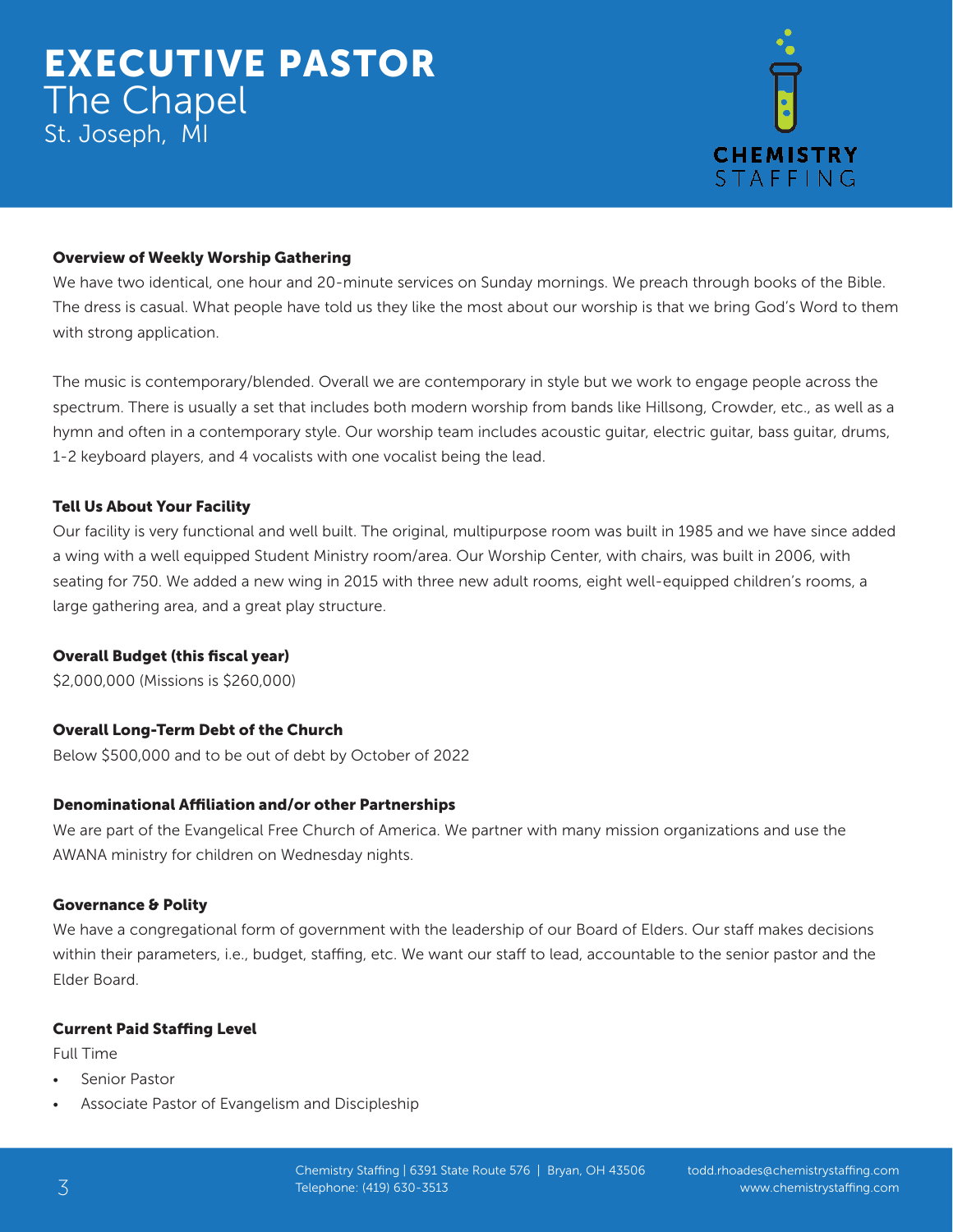

- Pastor of Administration and Care
- Pastor to Students
- Pastor of Worship
- Assistant Worship and Tech Director
- One Administrative Assistant

#### Part Time

- Missions Director
- Two Children's Ministry Directors
- Communications Director
- Web / Graphics Coordinator
- 3 Administrative Assistants
- 2 PT Janitorial Staff

#### Major Ministries of the Church

- Adults small groups, ABFs, men, women, seniors, care (Griefshare, widows group, His Hands -- meeting practical needs), connecting ministry (hospitality ministry)
- Children Awana, Sunday school, VBS, SpringHill Camp
- Students small groups, Wed night MS, Sunday night HS, retreats, mission trips
- Worship worship team, tech, livestream, choir (minimal)
- Missions local and global. Sending teams, supporting missionaries and organizations

#### Outreach Programs Overview

We do evangelistic outreaches in each of the major ministries. Our largest evangelistic outreach is the annual Wild Game Dinner with over 400 people in attendance. We invite a guest speaker who shares the gospel, and people are given a chance to respond.

VBS is our largest children's ministry outreach. We have other programs like Financial Peace University, Griefshare, Surviving the Holidays, and Christianity Explored to connect with people in the community (as well as help people within our church too). We do two churchwide CIA Days (Chapel In Action) each year, where we have groups from our church go to 10-12 different places to do community service. Our ministry to men also does a large men's conference each year, and our ministry to women hosts a large simulcast conference and a fall event where the Gospel is shared. We also partner with a local evangelist who does evangelism training with us and then takes groups out to do street evangelism locally and in Chicago. We also have an after school program for local Hispanic children where we teach them reading and Bible stories.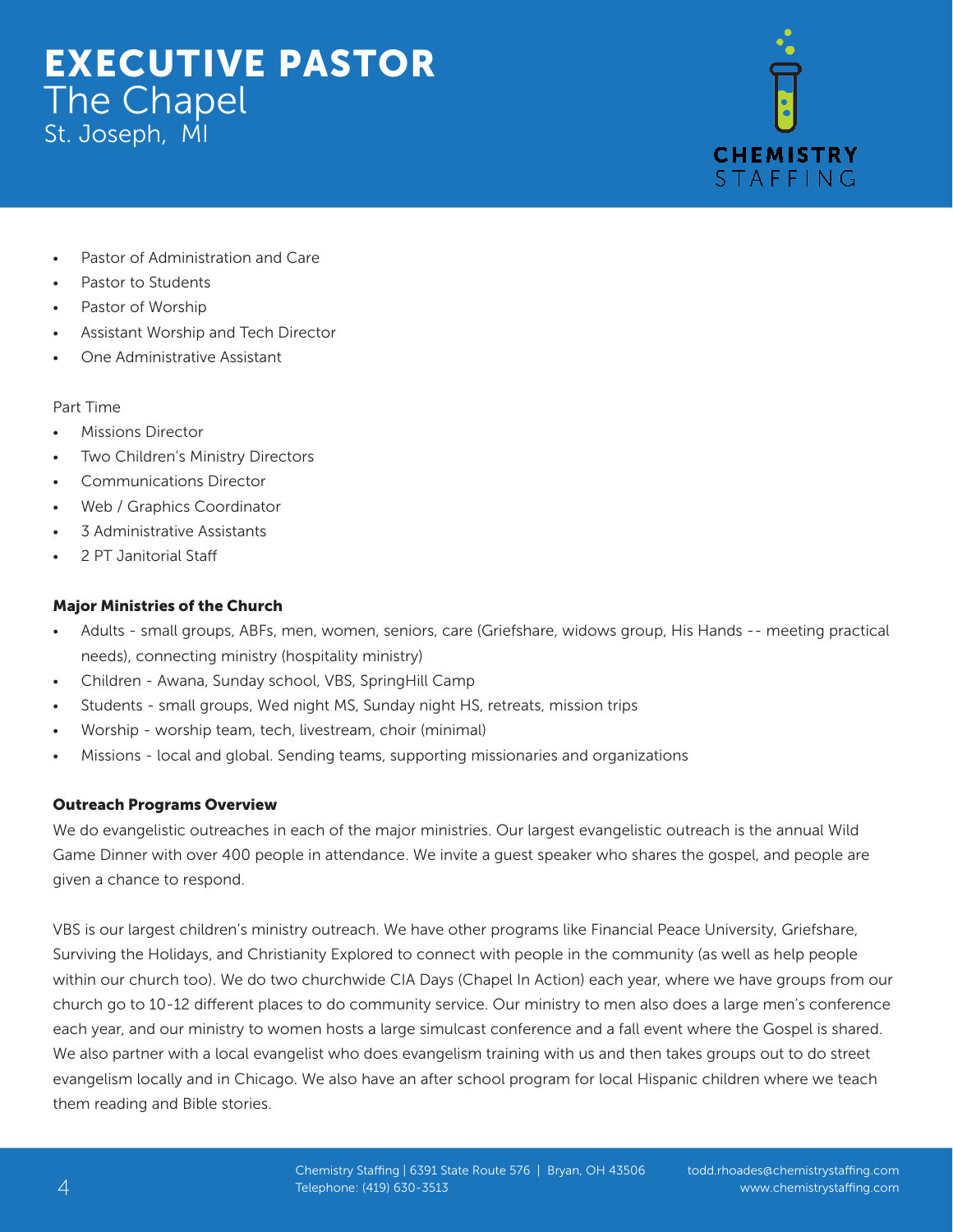

#### In the most generic sense, how would you describe your church theologically?

Evangelical - Conservative

#### Published Theological Statement

EFCA Statement of Faith Adopted by the Conference on June 26, 2008

The Evangelical Free Church of America is an association of autonomous churches united around these theological convictions:

#### God

1. We believe in one God, Creator of all things, holy, infinitely perfect, and eternally existing in a loving unity of three equally divine Persons: the Father, the Son, and the Holy Spirit. Having limitless knowledge and sovereign power, God has graciously purposed from eternity to redeem a people for Himself and to make all things new for His own glory.

#### The Bible

2. We believe that God has spoken in the Scriptures, both Old and New Testaments, through the words of human authors. As the verbally inspired Word of God, the Bible is without error in the original writings, the complete revelation of His will for salvation, and the ultimate authority by which every realm of human knowledge and endeavor should be judged. Therefore, it is to be believed in all that it teaches, obeyed in all that it requires, and trusted in all that it promises.

#### The Human Condition

3. We believe that God created Adam and Eve in His image, but they sinned when tempted by Satan. In union with Adam, human beings are sinners by nature and by choice, alienated from God, and under His wrath. Only through God's saving work in Jesus Christ can we be rescued, reconciled and renewed.

#### Jesus Christ

4. We believe that Jesus Christ is God incarnate, fully God and fully man, one Person in two natures. Jesus—Israel's promised Messiah—was conceived through the Holy Spirit and born of the virgin Mary. He lived a sinless life, was crucified under Pontius Pilate, arose bodily from the dead, ascended into heaven and sits at the right hand of God the Father as our High Priest and Advocate.

#### The Work of Christ

5. We believe that Jesus Christ, as our representative and substitute, shed His blood on the cross as the perfect, allsufficient sacrifice for our sins. His atoning death and victorious resurrection constitute the only ground for salvation.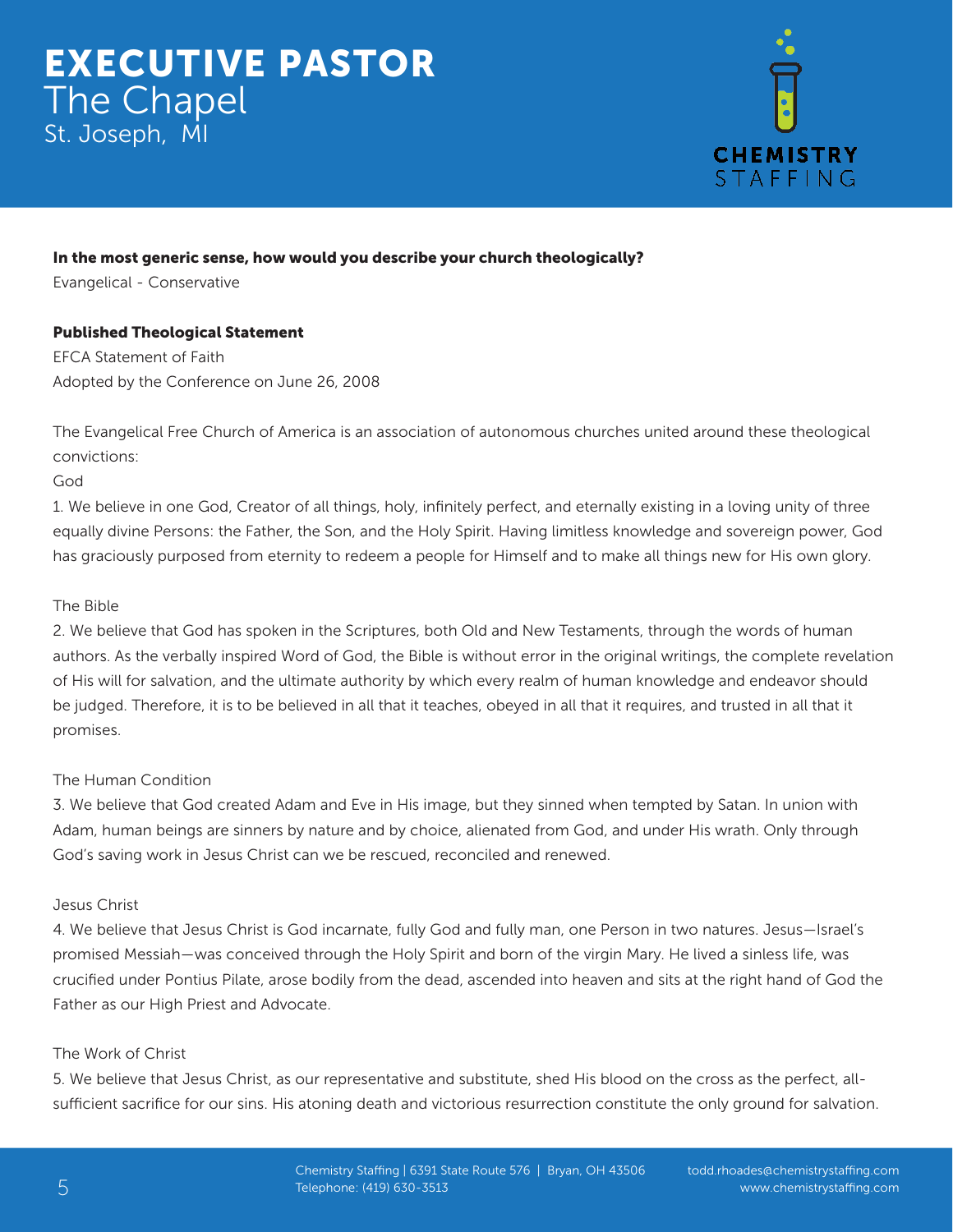

#### The Holy Spirit

6. We believe that the Holy Spirit, in all that He does, glorifies the Lord Jesus Christ. He convicts the world of its guilt. He regenerates sinners, and in Him they are baptized into union with Christ and adopted as heirs in the family of God. He also indwells, illuminates, guides, equips and empowers believers for Christ-like living and service.

#### The Church

7. We believe that the true church comprises all who have been justified by God's grace through faith alone in Christ alone. They are united by the Holy Spirit in the body of Christ, of which He is the Head. The true church is manifest in local churches, whose membership should be composed only of believers. The Lord Jesus mandated two ordinances, baptism and the Lord's Supper, which visibly and tangibly express the gospel. Though they are not the means of salvation, when celebrated by the church in genuine faith, these ordinances confirm and nourish the believer.

#### Christian Living

8. We believe that God's justifying grace must not be separated from His sanctifying power and purpose. God commands us to love Him supremely and others sacrificially, and to live out our faith with care for one another, compassion toward the poor and justice for the oppressed. With God's Word, the Spirit's power, and fervent prayer in Christ's name, we are to combat the spiritual forces of evil. In obedience to Christ's commission, we are to make disciples among all people, always bearing witness to the gospel in word and deed.

#### Christ's Return

9. We believe in the personal, bodily and premillennial return of our Lord Jesus Christ. The coming of Christ, at a time known only to God, demands constant expectancy and, as our blessed hope, motivates the believer to godly living, sacrificial service and energetic mission.

#### Response and Eternal Destiny

10. We believe that God commands everyone everywhere to believe the gospel by turning to Him in repentance and receiving the Lord Jesus Christ. We believe that God will raise the dead bodily and judge the world, assigning the unbeliever to condemnation and eternal conscious punishment and the believer to eternal blessedness and joy with the Lord in the new heaven and the new earth, to the praise of His glorious grace. Amen.

#### What theological hills will you die on?

- Jesus is God. There is no other way to be forgiven and have a right relationship with God except through Him.
- The Bible is God's Word, not just a human book. It is inspired and inerrant in the original manuscripts. It is authoritative for all of life.
- Human beings are sinners by nature and in need of a Savior (Jesus).
- Salvation by grace through faith, not works.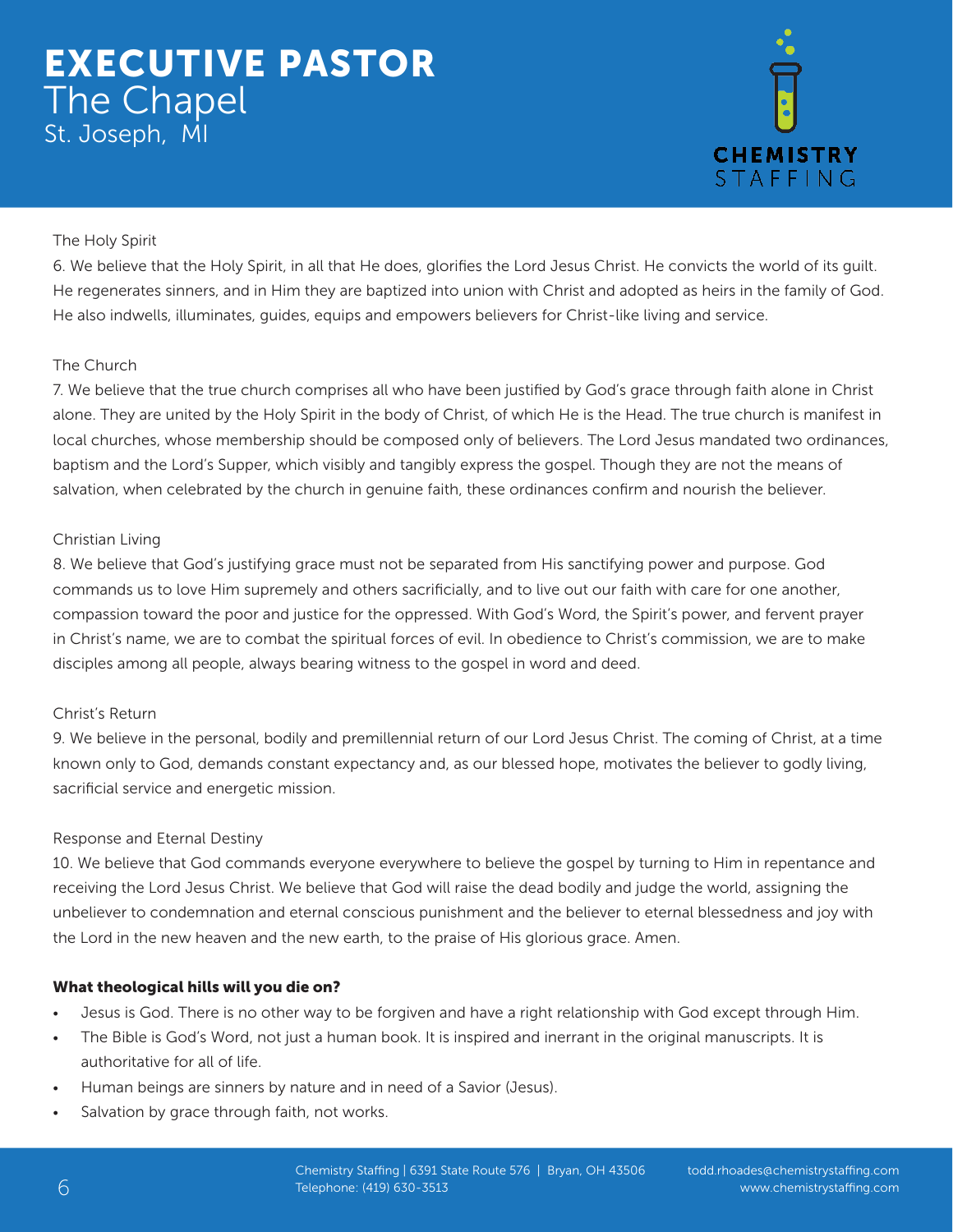

#### Hot-Button Social/Cultural Issues for Your Church

- We believe that homosexuality is a sin, and marriage is between one man and one woman. We clearly teach and preach this. However, we also want to be a church that welcomes sinners and calls them to faith in Christ.
- Moderate consumption of alcohol is not sinful, but drunkenness is. However, we require our pastoral staff to not drink alcohol.

#### Biggest Church 'wins' in last 18 months?

- Technology improvements have enabled us to reach and connect people in these changing times: app, updated website, social media, live-streaming
- VBS, Wild Game Dinner, Chicago Street evangelism -- reached many people with the Gospel
- Global Media Outreach online missionaries connecting with people all over the world, following up on spiritual questions
- Over 11,000 people clicked on the gospel presentation on our website the past three months from Google ads

#### Biggest Opportunity for Your Church in the Next 12 Months

The opportunity to reach and minister to people who are hurting/open to God because of the pandemic.

#### Church's Biggest Challenge for the Future

Effectively ministering in the wake of upcoming staff changes, and how best to reach and disciple people in these changing times during and after the pandemic.

#### Title of Position You Are Hiring

Executive Pastor

#### Full Time Position?

Yes

#### Overall Description of this Position

The Executive Pastor will provide administrative leadership to help The Chapel accomplish its purpose to "grow committed followers of Jesus Christ." This person will serve under the leadership of and in close cooperation with the Lead Pastor. His key areas of focus will be administration, strategic leadership, staff management, and human resources.

#### Reporting Relationship

This will position will report directly to the Lead Pastor and will also oversee 10 direct reports.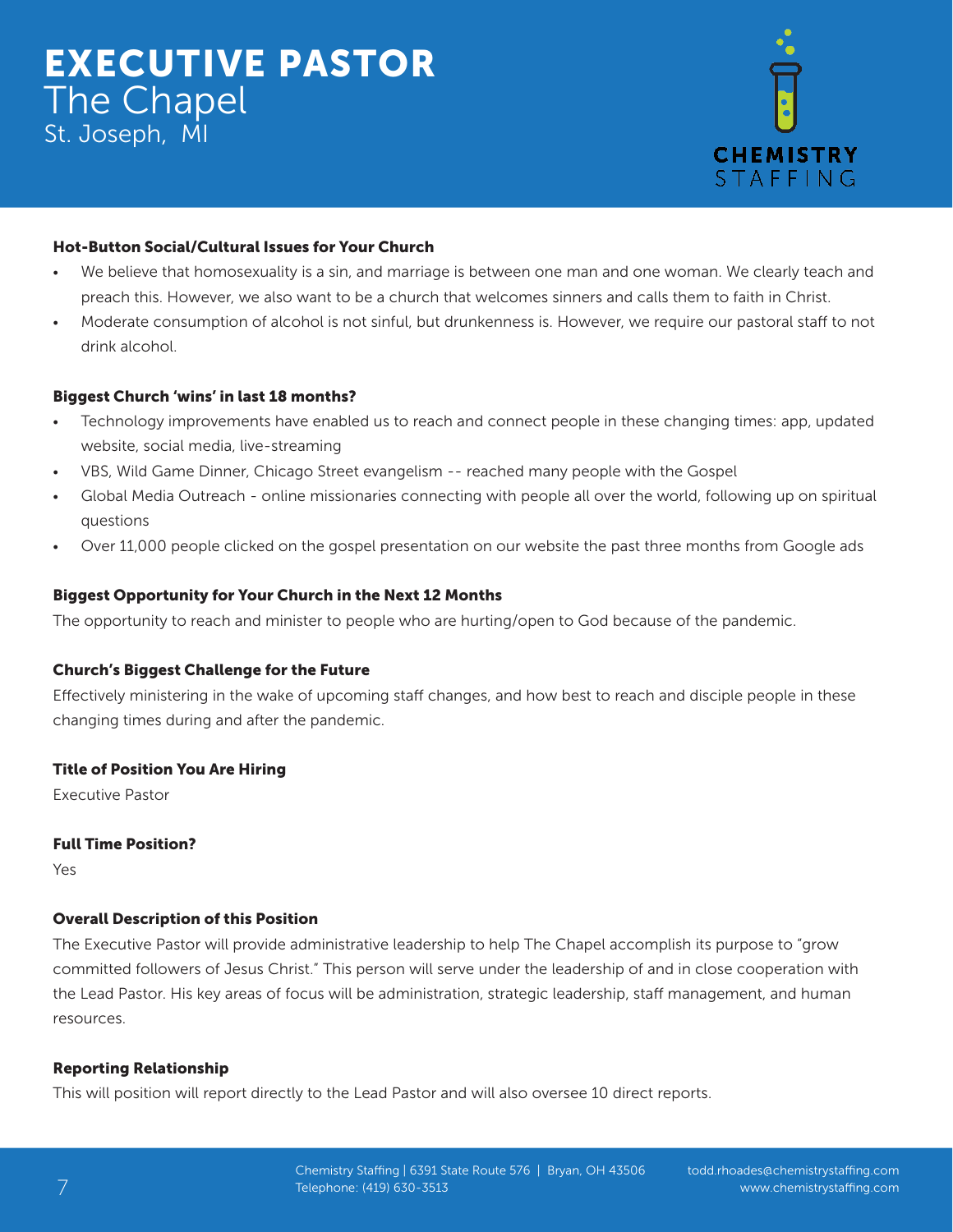

#### Goals and Expectations

- To have a close, cohesive relationship with the Lead Pastor
- Be in sync with the vision and purpose of The Chapel
- Develop staff, and help them create and implement goals for their ministry
- Help us work effectively and efficiently as a staff
- Free the Lead Pastor from the management aspects of the church

#### Do you have a job description for this role?

#### OVERVIEW

The Executive Pastor will provide administrative leadership to help The Chapel accomplish its purpose to "grow committed followers of Jesus Christ." This person will serve under the leadership of and in close cooperation with the Lead Pastor.

#### RESPONSIBILITIES

Administration ~ Oversee:

- Finances
- Building
- **Communications**
- Compliance
- **Contracts**
- **Insurances**
- **Tech Platforms**

#### Strategic Leadership:

- Facilitate alignment of ministries and staff with our mission and vision
- Oversee the strategic planning process
- Implement the strategic plan
- Lead future growth initiatives

#### Staff Management:

- Plan and implement ongoing development of staff including coaching and goals
- Promote staff team building
- Optimize organizational structure to function effectively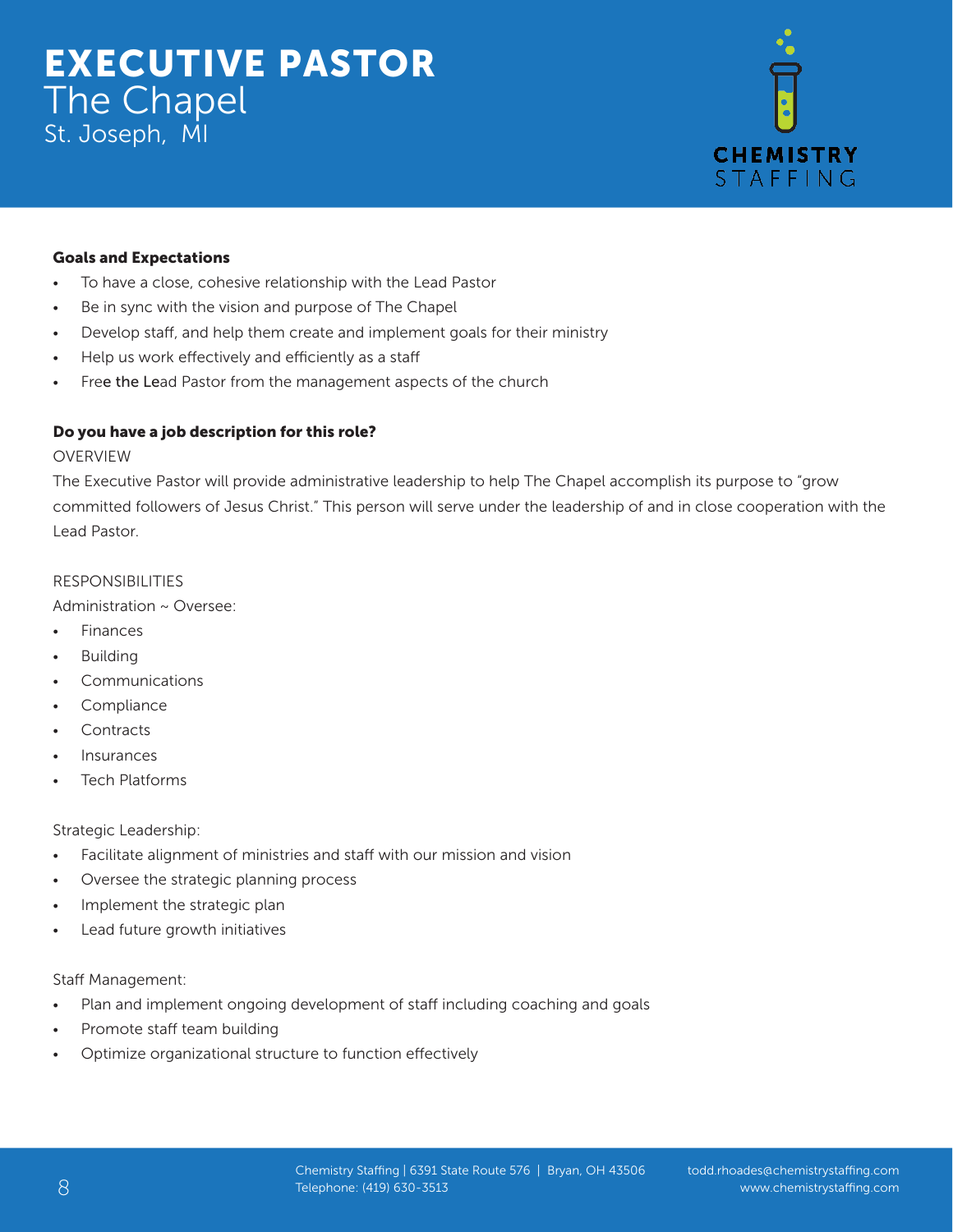

Human Resources:

- Oversee the process for staff searches
- Manage salaries and benefits
- Perform evaluations of his direct reports with input from the senior pastor
- Manage staff policies and job descriptions
- Aide the staff in their ministry recruiting needs

#### QUALIFICATIONS

- A man who meets the qualifications of an elder (1 Timothy 3:1-7, Titus 1: 5-9)
- Bachelor's degree is required. Postgraduate or Master's degree (or equivalent) in a related field is a plus.
- Full agreement and alignment with the Evangelical Free Church of America.
- Executive Pastor or business experience with a parachurch background, or a demonstration of experience showing one's understanding of how the church functions.
- Demonstrated successful leadership of people and teams in an organization.
- Possesses a thorough understanding of the operations of and has a heart for ministry in the local church.

#### Educational Preferences

- Bachelor's degree is required. Postgraduate or Master's degree (or equivalent) in a related field is a plus.
- Executive Pastor or business experience with a parachurch background, or a demonstration of experience showing one's understanding of how the church functions.

#### Age vs. Experience

Experienced preferred

#### Denominational Affiliation

Full agreement and alignment with the Evangelical Free Church of America

#### How important is geographical location to you?

It doesn't matter.

#### What skills are you looking for specifically?

Ultimately, it depends on the person and fit in our staff culture. However, these skills will be important to this role:

- Ability to lead people and teams
- Organizational skills
- Strategic thinking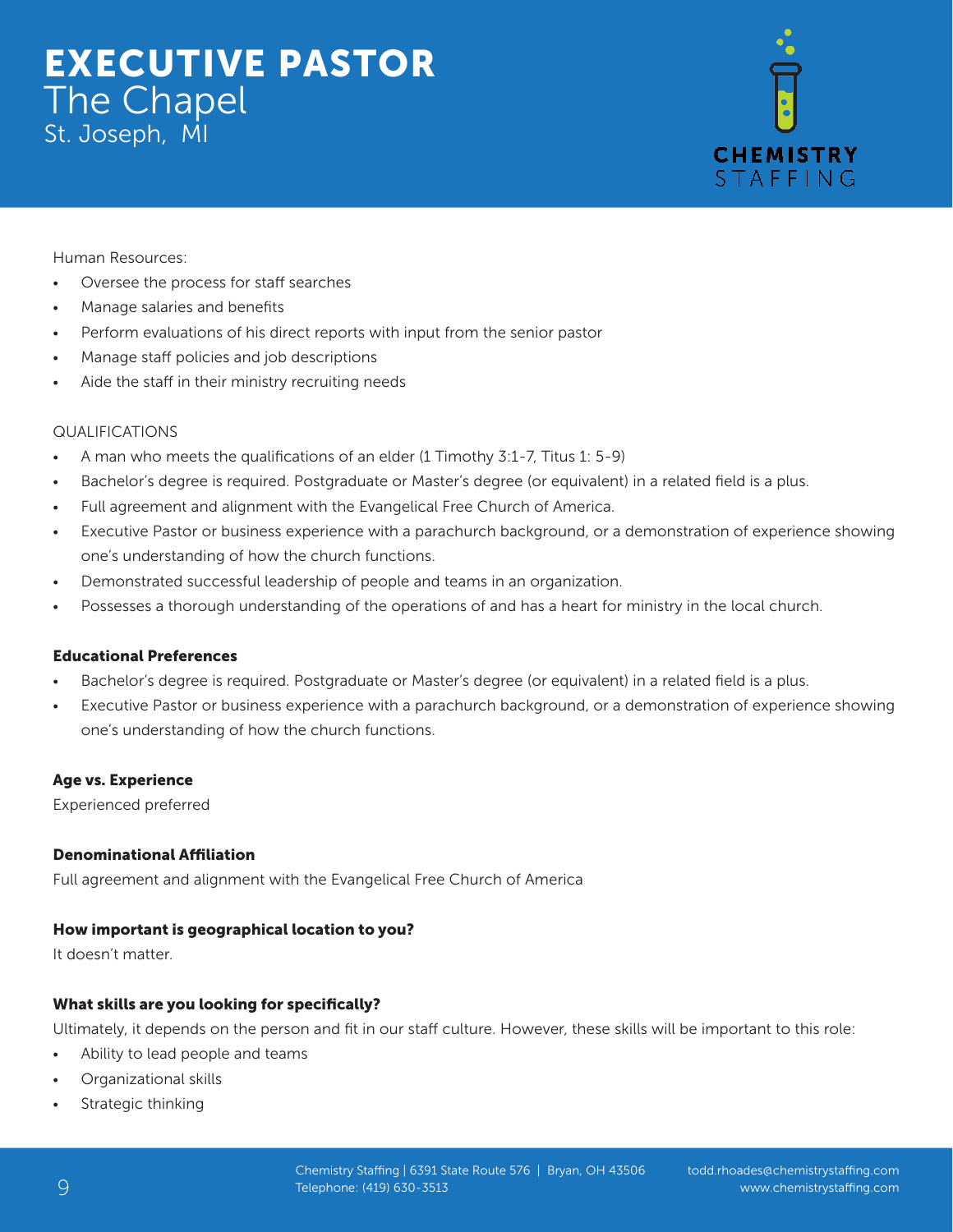

#### What technical abilities (if any) are required?

Basic computer skills

#### Equipper or Doer?

Equipper. Lead teams who do the work.

#### Attractional vs. Missional

We lean more missional than attractional, but both are important.

#### Budget Area Supervision

\$1.5 million of a total of \$1.8 million. The Executive Pastor will work with the Treasurer to oversee the total budget.

#### Personal Characteristics Desired

- Honest and trustworthy
- **Organized**
- Self-starter
- Strategic thinker
- **Relational**
- Heart for the Lord and ministry
- Strong moral character

#### What would immediately disqualify someone?

- Not aligned with the theology and philosophy of The Chapel
- No experience
- Someone who is divorced without a Biblical qualification
- Not upfront and honest with us about present/past baggage

#### **Urgency**

We are an 8. We would like someone as soon as possible, but we don't need to rush the process either.

#### Finally...

A man of character with a heart for the Lord and ministry in the local church, who will be in alignment with the Lead Pastor and able to implement the vision and mission of The Chapel.